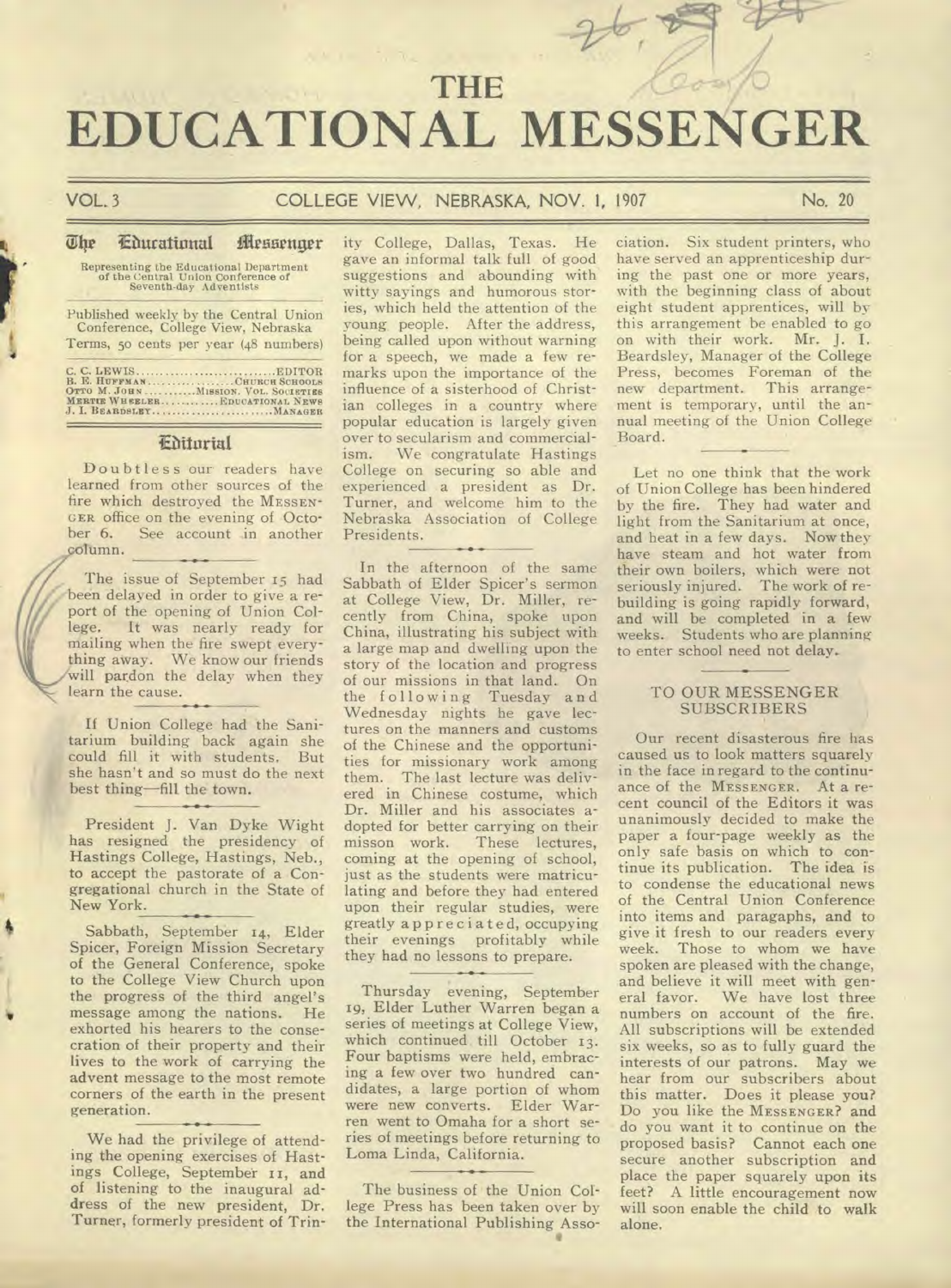#### FIRE AT COLLEGE VIEW

Sunday evening, Oct. 6, about **8: 00** o'clock, while Elder Andrews was offering prayer at the beginning of Elder Warren's baptismal service in the College View church, the College bell rang the alarm of fire. It proved to be in the College power house. In some unknown way, perhaps from an electric wire, the fire caught in the upper story of the building, and when first seen was bursting out of the ventilator on the very top. Nearly everybody was at church. One man was in the boiler room, and another was studying on the first floor, but neither knew of the fire until it was beyond control. So rapid was the progress of the flames that it was seen from the first the building was doomed, especially since there was no adequate provision for fighting



The Burning Power Plant

fire. In a short time, the entire building, including boiler room, laundry, printing plant, bakery, blacksmith shop, and carpenter shop, was consumed. A few tools, one printing press, part of the week's laundry, the College Press account books, the MESSENGER list, and a few books, were all that was saved. The loss is estimated at about \$25,000.00. There was \$6,-000.00 insurance on the building, nothing on the machinery and printing stock. The actual loss will not be so great as the figures would indicate, since the steam boilers are thought to be little injured, and a less costly and safer building can be erected. Care will be taken not to bring so many shops together.

After the fire a few of the managers assembled in the Business Office of the Sanitarium for a season of prayer and consultation as to the best plans for meeting the

necessities of the school. In a short time it was arranged to connect the heating, lighting, and water systems of the Sanitarium with those of the College. The parlors and vacant rooms of the Sanitarium were placed at the disposal of the ladies of the College Home for study if the weather should turn cold.

The running of the school was not interfered with by the accident. The recitations proceeded next day without interruption. Before ten o'clock the Sanitarium water supply was flowing through the College system. That same night South Hall was receiving light from the Sanitarium dynamo. Fortunately, the weather was mild,and there was little need for heat. The steam heating system of the College was connected with that of the Sanitarium, and soon our buildings

were heated from that source until our o wn plant could be repaired. Work on the new boiler house was begun immediately, and will be co mp 1 e ted before cold weather sets in.

The students behaved nobly. The boys worked like heroes to save property. Some sustained a few burns and bruises, but no one

C. C. L.

was seriously injured. A good spirit prevails. There is no talk about going home, but all are determined to stand by the College through this crisis.

At the church the service for baptism proceeded without interruption during the fire. The men went to render what assistance they could, but the candidates and a large audience of people remained or soon came back from the fire. When the electric lights, supplied by the College dynamo were extinguished, lamps were brought in. Perfect order and deep solemnity prevailed while sixty-two candidates were baptized by Elder Warren. The good work is still going on in many hearts, and the influence of the solemn preaching of the last few weeks has been deepened by the fire. Pray for the work of the Lord in College View.

*HOMEST HOMEST* 

If you are looking for a home in College View, write us at once for **in-formation,** and we will send you a description of a few of our best bargains. We will be glad to ans-wer any questions that may be of interest to you. Come in and get acquainted, and let us show you what we have listed in good farms, small tracts, and city property.

### H. E. VANSYOC & SON Real Estate, Loans, and Insurance

*COLLEGE VIEW, NEBRASKA* 

#### Union College Seed Department  $+3-3-4-4-4$

#### We have made arrangements to furnish all kinds of Garden Seeds and Nursery Supplies. Seed corn a specialty. Send us a list of seeds wanted. We can do as well by you as other dealers, and may be able to save you money. Your patronage will he a help to us. Address UNION COLLEGE SEED DEPARTMENT

College View, Nebraska



*Burlington Blk. 13th & 0 LINCOLN - NEBRASKA* 

W. F. NICKEL **Jeweler & Optician** 

Sewing Machines and School Supplies

#### *WHY*

Spend a quarter's worth of valuable time and a dollar's worth of good nature try-ing to shave YOURSELF?

*Go* To



They have three chairs and prompt and efficient service. AGENTS FOR MERCHANT'S LAUNDRY

Perfumery and Toilet Articles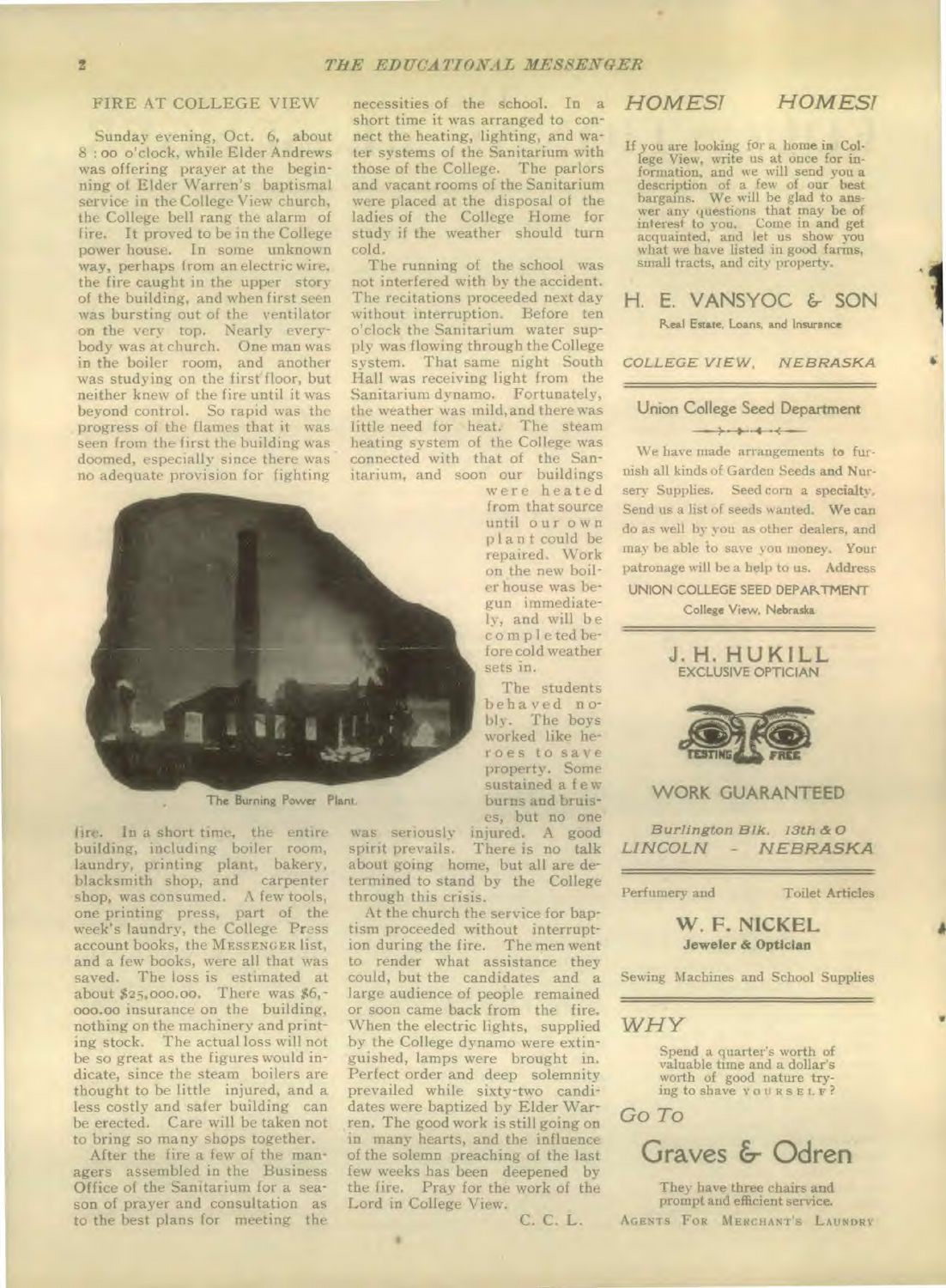### **College View flatters**

#### **Church Directory**

ELDERS. – R. F. Andrews, Pastor; P. E. Berthelsen, M. E. Ellis, C. R. Kite.<br>
1920. – J. E. Kite, District 1;<br>
DEACONS. – J. E. Kitk, District 1;<br>
Dist. 2; W. E. A. Aul, Dist. 3; E. A. Jenkins,<br>
19ist. 4; J. Graham, Dist.

**CLIME AND LIBRARIAN •—Mrs.** Libbie Collins.

#### **Sabbath-school Directory**

Caunces.--H. M. Spear, General Superinten-<br>tendent; N. C. Bungor, Secretary, Senior Disclines: V. S. K. Ring, Stylet, Chau eey Smith, Sec.<br>Youth's Division: E. A. Jenkins, Supt.; F. F. B. Wester, Ington. Otto John. assista

1

#### **Directory of Young People's Society of flissionary Volunteers**

H. U. Stevens, Presidenț; Emily Johnson, Sec. Wm. J. Eden, Leader young men's division; Matilda Erickson, Leader young women's division; Vision. Otto M. John, Leader junior division; Sarah E. Peck, Assistant. M. B. Jenkins urer.

#### **Appointments**

(Normal be left at the International Pub. Assn.<br>should be left at the International Pub. Assn.<br>before 9 o'clock Thursday forenoon.)<br>Samara Sonoons, 10:00 A. M. In Church, Col-<br>lege Chapel, German Chapel, Scandinavian Chap

vestries. **SENIOR SOCIAL MEETING,** at **3:00 P. B.,** in the

Auditorium. **GERMAN PREACHING,** 11:15, Sabbath, German

Chapel. Young PROPLE'S MEETING, at 4:30, P. M., in the

YOUNG PROPLE'S MEETING, at 4:30, P. M., in the<br>Auditorium.<br>PRATER MEETING of the employees of the In-<br>ternational Publishing Association, 7:00 A. M.,<br>Sunday, Wednesday. and Friday.<br>Workers Chapse Carent Four Counter, 6:30,

INTERNATIONAL Employees' Missionary Meeting, 5:15, P. M. Thursdays.<br>
Ing, 5:15, P. M. Thursdays, at the College.<br>
M., Tuesday, at the College.<br>
M., Tuesday, at the College.<br>
M., Tuesday, at the College.<br>
Scandinaviav Missi

GERMAN Missionary Meeting, 7:30 **P. M. Friday.**<br>GERMAN Prayer Meeting, 7:30 **P. M. Wednes-SANITARIUM**<br>SANITARIUM Prayer Meeting, 7:31 **P. M. Wednesday, in the Sanitarium** Chapel.

The College View church school numbers about 15o pupils, embracing grades one to nine. Miss Lottie Bell, of Battle Creek, Mich., is principal, Miss Lena Hunt has grades four to six, and Miss Zella Means has the primary room. All the rooms are overflowing, and another toom and another teacher are a necessity.

M. E. Ellis and family have moved to Hastings, Neb., where Mr. Ellis is engaged in work for the Nebraska Conference.

Gardiner, a member of the first Board of Managers of Union College, is visiting his daughters, Myrtle and Dora, who are attending school this year.

Miss Cordie Teeple and Rudolph Schopbach were united in marriage at the home of the bride's parents in College View, Oct. 16, 1go7. They will make their future home in College View.

A son was born to Prof. and Mrs.B.G. Wilkinson, at College View,Oct.17,19o7.

Elder Lewis Johnson and family have gone to Seattle, Wash. They will make their home at this place.

Bernard Foote, who has been a typhoid patient at the Sanitarium for some time, is on the road to recovery.

W. E. Hancock and wife are in Washington, D. C. Mr. Hancock is attending the Foreign Mission Seminary and Mrs. Hancock is stenographer in the General Conference Sabbath School Department.

Get the Habit **PHONE 64** 

**HERRICK & VOSBURGIi** 

**of Going to** 

**for** 

**Anything carried by a first class general store. Goods delivered anywhere in the village.** 

**COLLEGE VIEW = = NEBRASKA** 

**Who is YOUR Tailor?** 

Next time you want a suit, or some pressing or repairing,, try the

*UNION COLLEGE TAILORS* 

**Special rates to students. Rooms in basement of College Building.** 

| C. A. TUCKER<br>Jeweler |  | Dr. S. S. SHEAN<br>Optician |        |                                |
|-------------------------|--|-----------------------------|--------|--------------------------------|
| <b>LINCOLN</b>          |  | $O$ St.                     | $\sim$ | NEBRASKA                       |
|                         |  |                             |        | $O$ ASTPE ROPER & MATT $A$ EWS |



Private Ambulance. Show **room** in **Post Office Building.** 

**COLLEGE VIEW, NEBRASKA** 

### *J. A. SNYDER*

For GROCERIES and MILL PRODUCTS

CLOSING OUT PRICES on QVEENSWARE and HARDWARE

*PHONE 7* 

How is your Coal Bin -- EMPTY ? ?

*Have ENSLOW send you a load before Cold Weather*